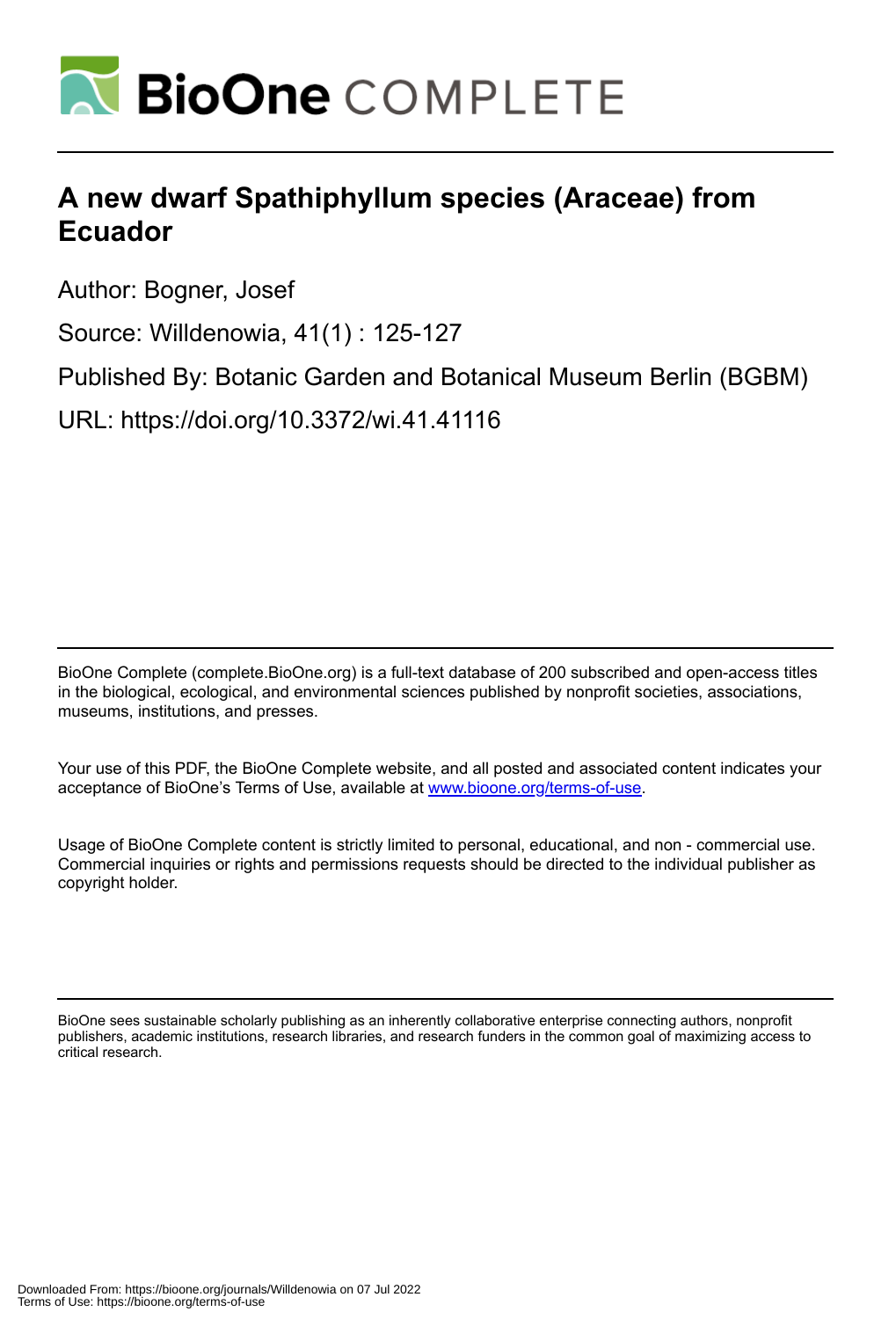$IOSEF BOGNER<sup>1</sup>$ 

# **A new dwarf** *Spathiphyllum* **species** *(Araceae)* **from Ecuador**

#### **Abstract**

Bogner J.: A new dwarf *Spathiphyllum* species *(Araceae)* from Ecuador. – Willdenowia 41: 125–127. – Online ISSN 1868-6397; © 2011 BGBM Berlin-Dahlem.

doi:10.3372/wi.41.41116 (available via http://dx.doi.org/)

*Spathiphyllum pygmaeum* from Ecuador is described as a species new to science and illustrated. Only 10–15 cm tall, it is the smallest species in the genus and it is characterised by leaf blades 7–10 cm long and c. 2 cm wide, with 3–5 primary lateral veins on each side of the midrib, a white spathe with green apex and a two-locular ovary with one ovule in each locule; the chromosome number is  $2n = 30$ ; the pollen, formerly considered as inaperturate for *Spathiphyllum,* is actually polyaperturate. It is compared with the closely related *S. minor,* which is also illustrated.

Additional key words: aroids, *Spathiphyllum pygmaeum, Spathiphyllum minor,* taxonomy, chromosome number, pollen

In the last years Mary Sizemore, an enthusiastic aroid grower from Florida, collected a few *Spathiphyllum* species in Ecuador and Peru. One of them turned out to be a new species and is described here. This novelty is really a dwarf species, not taller than c. 15 cm. Most *Spathiphyllum* species are much bigger and in the case of *S. cochlearispathum* (Liebm.) Engl., the inflorescence can reach the height of a man (Engler & Krause 1908; Bunting 1960). Another small species collected by Mary Sizemore is *S. minor* G. S. Bunting with a height of c. 20 cm.

#### *Spathiphyllum pygmaeum* Bogner, **sp. nov.**

Holotypus: Ecuador, near the river Nangaritza, living plants originally collected by Mary Sizemore and cultivated in the Botanical Garden München-Nymphenburg, flowering preserved on 15.1.2011, *Bogner 3002* (M).

Planta parva, 10–15 cm tantum alta; vagina petioli fere usque ad geniculum extensa, lamina foliorum anguste elliptica, 7–10 cm longa, 1.6–2.4 cm lata, apice acuminata; spatha elliptica, alba, apice viridi acuminata, marginibus recurvatis; ovarium biloculare, ovulo uno in quoque loculo; stylum late conoideum, stigmate parvo.

Plant small, 13–17 cm tall, perennial. *Stem* short, upright. *Roots* of first order strong, 1.8–2.2 mm in diam. *Leaves* many (10–15), in a rosette, middle green; *petiole* 5–7 cm long, above the sheath c. 2 mm in diam., middle green, canaliculate on upper side, sheath 4.5–6.5 cm long and reaching nearly the geniculum, membranous, light green, apex rounded, distance between the sheath and geniculum only 2–5 mm long; *geniculum* 4–5 mm long, slightly thicker than petiole and underneath whitish green; *leaf blade* narrowly elliptic, 7–10 cm long and 1.6–2.4 cm wide, middle green above and somewhat lighter coloured underneath, base cuneate, apex acuminate; *venation* parallel-pinnate, midvein very strong and somewhat lighter coloured above but whitish green underneath, primary lateral veins 3–5 on each side of the midvein, second order veins between them and only

<sup>1</sup> Botanischer Garten München-Nymphenburg, Menzinger Str. 61–65, 80638 München, Germany & Botanische Staatssammlung München (M), Menzinger Str. 67, 80368 München, Germany.

Downloaded From: https://bioone.org/journals/Willdenowia on 07 Jul 2022 Terms of Use: https://bioone.org/terms-of-use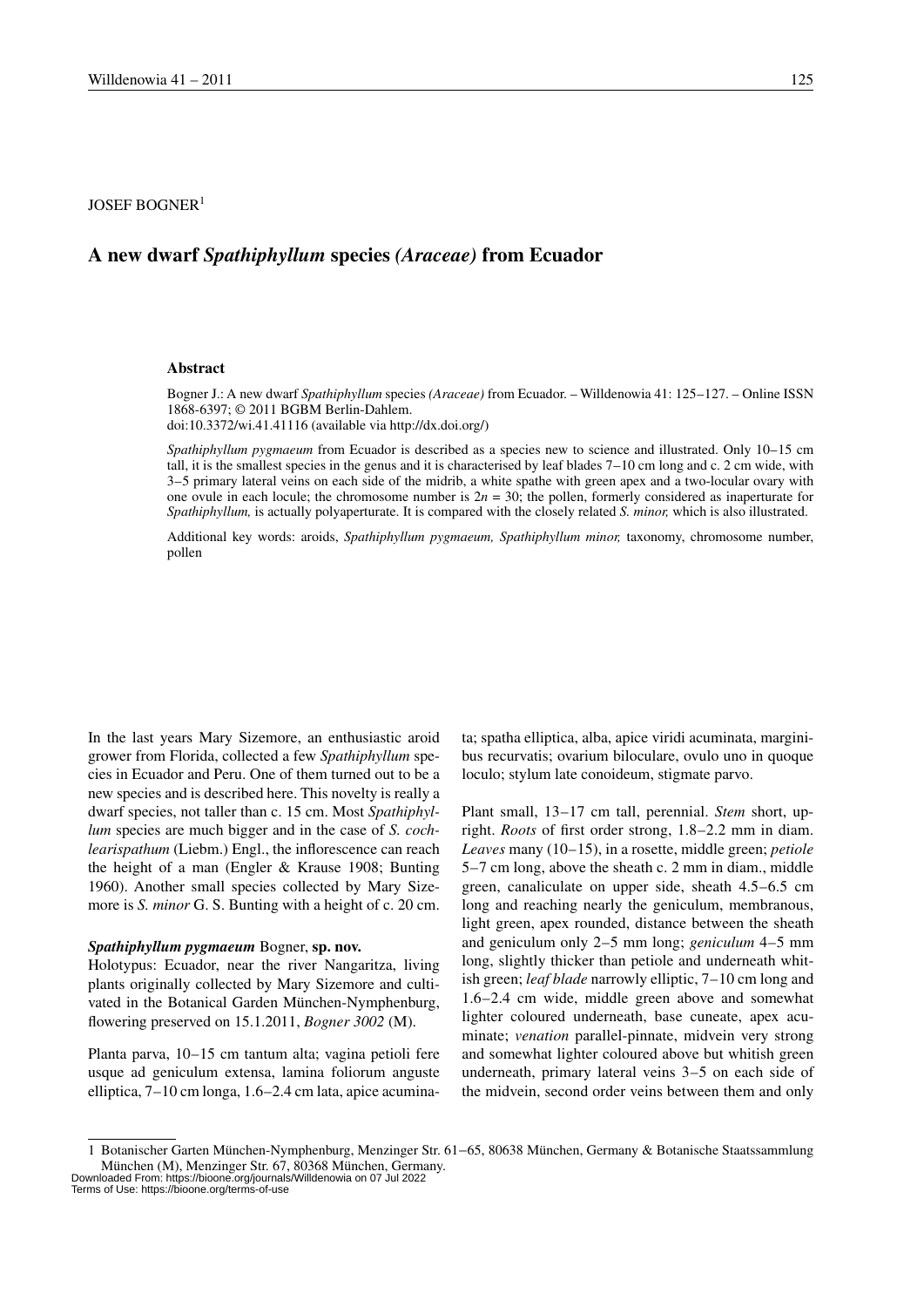

Fig. 1A–B. *Spathiphyllum pygmaeum* – whole plant (A); inflorescence (B), note the white spathe with a green apex and recurved margins. – C–D: *S. minor* – whole plant (C); inflorescence (D), note the completely green spathe. – A–B from the plant cultivated in the Botanical Garden Munich of which the holotype was preserved, C–D from *Bogner 2978,* Botanical Garden Munich. – All photographs by Günter Gerlach.

slightly thinner, third order veins very thin and inconspicuous. *Inflorescence* shorter than the leaves; *peduncle* c. 8 cm long and c. 1.8 mm in diam., terete, green, mostly enclosed by the sheath of the preceding leaf and projecting for only c. 1 cm beyond; *spathe* narrowly elliptic, c. 3 cm long and 0.9 cm wide, pure white on both sides but midvein light green, base decurrent, apex c. 0.8 cm long, green, margin of spathe recurved; *stipe of spadix* c. 1 cm long and 1.2 mm in diam., green; *spadix* subcylindric to slightly conoid (narrowing towards apex), c. 2 cm long and to c. 0.5 cm in diam. *Flowers* bisexual, c. 1.8 mm in diam.; tepals 6, truncate, c. 1.5 mm long, upper part green and 0.8 mm wide, lower part white; *gynoecium* c. 2 mm long, ovary obovoid, 1.4–1.5 mm long, in upper part 1.3–1.4 mm in diam., at base c. 0.9 mm in diam., 2-locular; ovules anatropous, 1 ovule in each locule, c. 0.5 mm long; style conoid, white, c. 0.5 mm long, exserted from the tepals, stigma small, disk-like, c. 0.4 mm in diam., whitish when fresh, becoming brownish; tissue of gynoecium with many trichoslereids; *stamens* 6, filament flat, 1–1.1 mm long 0.7–0.8 mm wide, shorter than the tepals during the female stage, elongated

to about 1.5 mm length at maturity (in the male stage), Downloaded From: https://bioone.org/journals/Willdenowia on 07 Jul 2022 Terms of Use: https://bioone.org/terms-of-use

white, somewhat trapezoid (broader above and narrower below), thecae exserted above the tepals at anthesis, nearly rectangular, c. 0.7 mm long and 0.5–0.6 mm wide, opening by a slit; *pollen* (Fig. 2) ellipsoid, 25–28 µm long and 21–22 µm wide, polyaperturate, exine striate.

*Chromosome number.*  $-2n=30$  were counted in the cultivated plant from which the holotype (*Bogner 3002*, M) was prepared.

*Distribution.* — Ecuador, Province Zamora-Chinchipe, near the river Nangaritza; growing in the rainforest on the forest floor in deep shade, c. 30 m from the river bank. This new species is only known from the type locality close to the Peruvian border. Thus, it can be expected to occur also in Peru.

*Relationship.* — *Spathiphyllum pygmaeum* is the smallest known species of the genus. It belongs to the group of very small *Spathiphyllum* species, which have only one or two ovules in each locule (Bunting 1960). It is closely related to *S. minor* (Fig. 1C–D), which is not more than 20–25 cm tall and also has a short peduncle, but